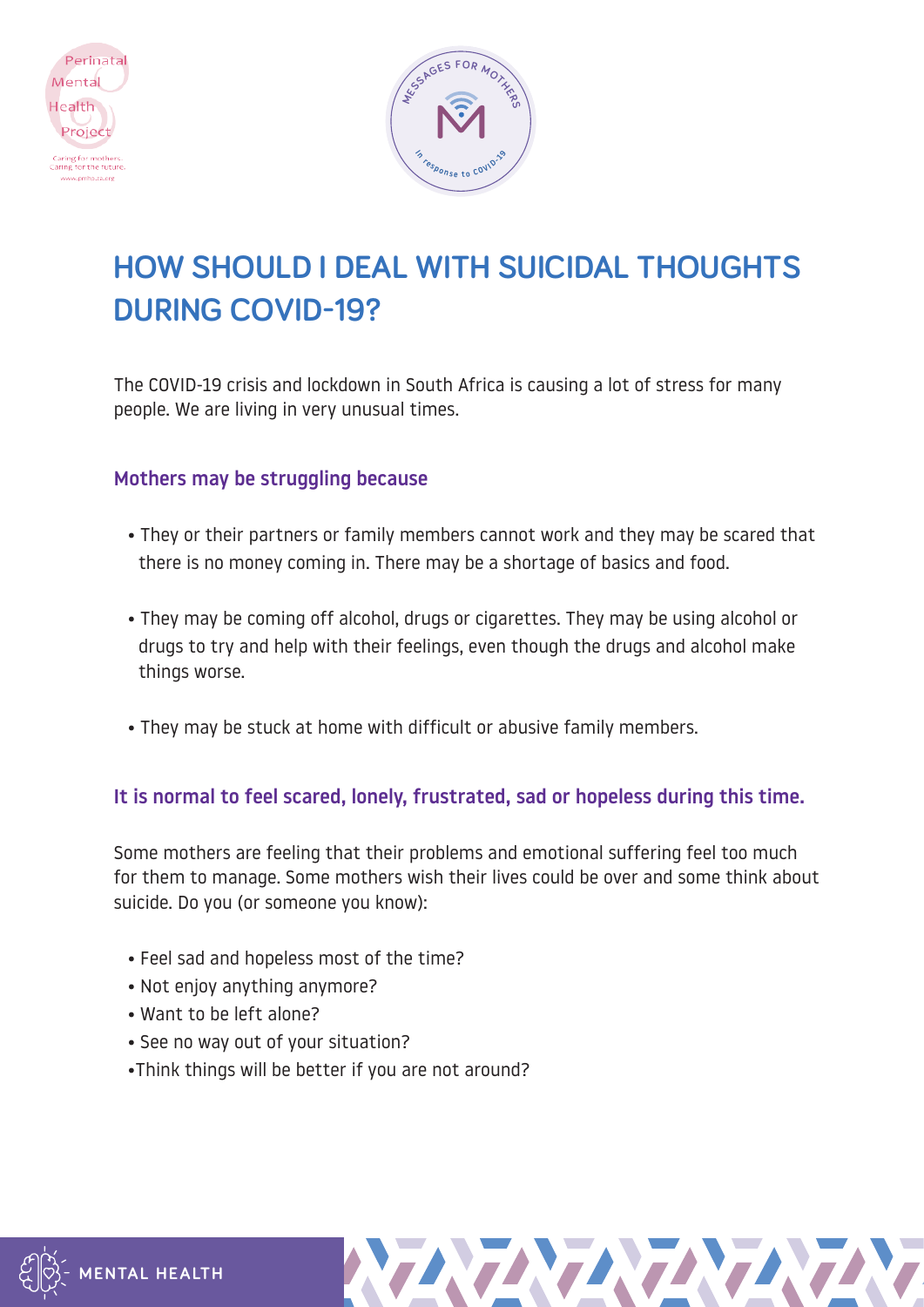



If you have thoughts like these, or if you plan to hurt yourself, or are already hurting yourself, you can get help. There are options to deal with many problems you have and to deal with the emotional pain. It often helps just to talk over your thoughts and situation.

- 1. Firstly, remember this is how you are feeling NOW, at this time. These thoughts and feelings will not last forever. This bad time WILL pass.
- 2. It is very important to reach out and talk to someone who can help you. Do not keep it inside. Do not try to do it alone.
- 3. If you are unsure what to do or who to turn to, you could tell someone how you feel, and let them help you find ways to manage your feelings.
	- call one of the helplines below
	- speak to a health worker like a nurse, doctor, psychologist, psychiatrist
	- reach out to a supportive family member, friend or community member who under stands you. Choose who you talk to carefully. Do not confide in someone who is going to make you feel worse by not taking you seriously.
- 4. It is very important that you get **professional help** from a health worker if
	- you have had negative thoughts and feelings for most days over a two-week period, or
	- you feel that you cannot keep yourself safe

Mental healthcare is an essential service during the lockdown period. Mental health services in government health services and the private sector are still open. The mental health professional should listen to you and help you to decide on the best course of action. Actions can be going to a hospital or clinic, medication, or counselling/therapy.

During COVID-19, many psychiatrists, psychologists and counsellors have switched to doing counselling online or over the phone. So just because you are locked down does not mean that you cannot get professional help.